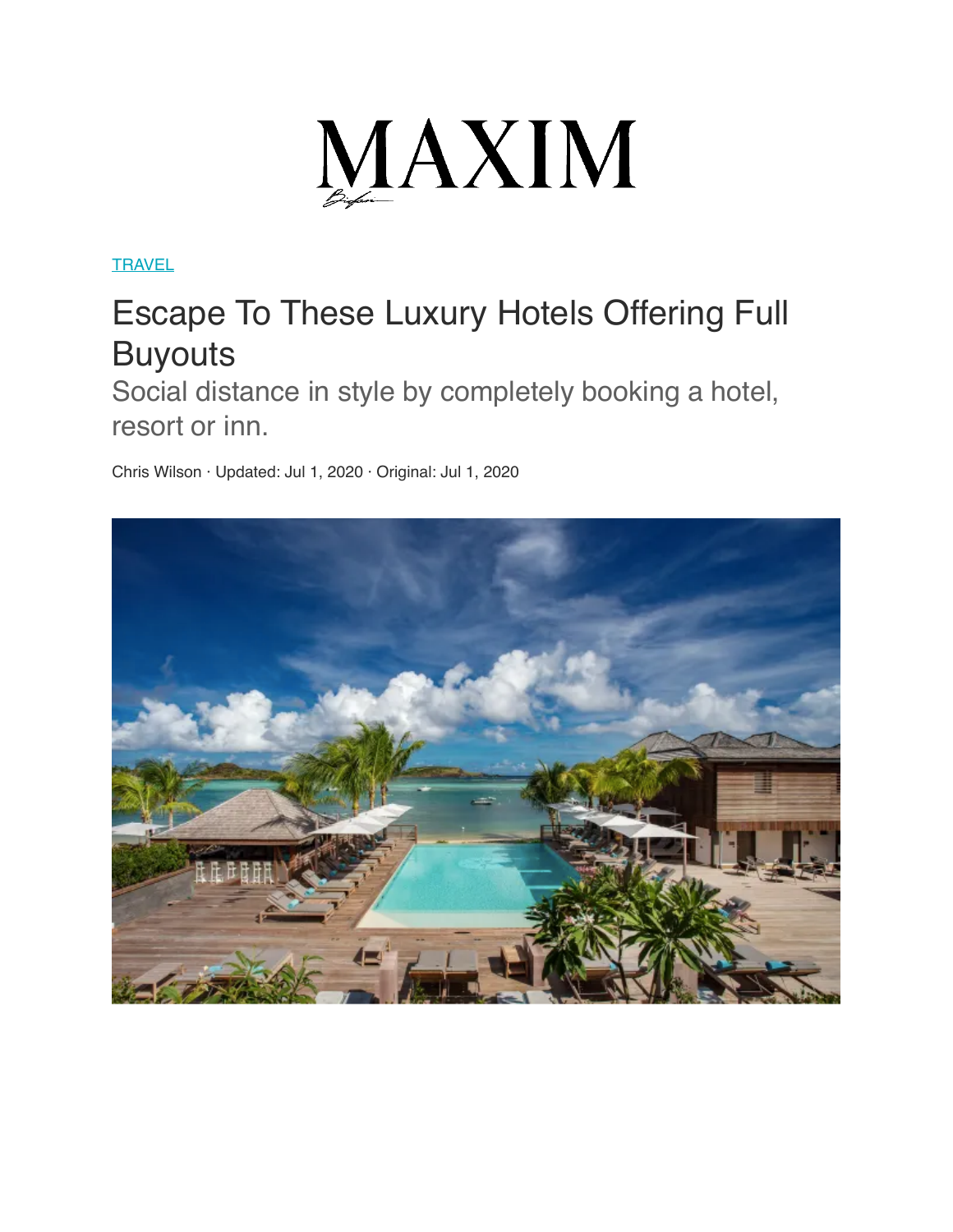It's one thing to book a nice hotel room, but it's a decidedly more decadent flex to "buy out" an entire [luxury hotel.](https://www.maxim.com/tag/luxury-hotels) During these stressful times, deep-pocketed travelers are paying more for maximum privacy and minimal contact with strangers in the midst of the ongoing coronavirus outbreak. Some states are mandating [two-week quarantines](https://www.maxim.com/tag/luxury-hotels) of visitors from places where cases are spiking, and the European Union has temporarily [banned U.S. tourists](https://www.usatoday.com/story/travel/news/2020/06/30/eu-banning-us-travelers-when-bloc-reopens-post-coronavirus-lockdown/3268154001/) after Europe reopens its borders on July 1. Nevertheless, some hotels are offering full buyouts so travelers can bring family and friends and have the whole place to themselves. The deals span from major splurges on sprawling luxury properties to relative bargains at more intimate getaways. Read on if you're looking to book an exclusive escape, or just want to fantasize about where to travel next.

 $[...]$ 

## **Caribbean**

## Le Barthelemy Hotel & Spa – St. Barts

[Le Barthelemy Hotel & Spa](https://www.lebarthelemyhotel.com/en) is set on the tranquil bay of Grand Cul-de-Sac in this famously swanky Caribbean getaway. It has 46 rooms, two miles of whitesand beaches, and turquoise waters that invite kitesurfing and scuba diving. Each room has a private outdoor enclave (some with private plunge pools), Hermes amenities, and a natural, open-air aesthetic. A full buy-out